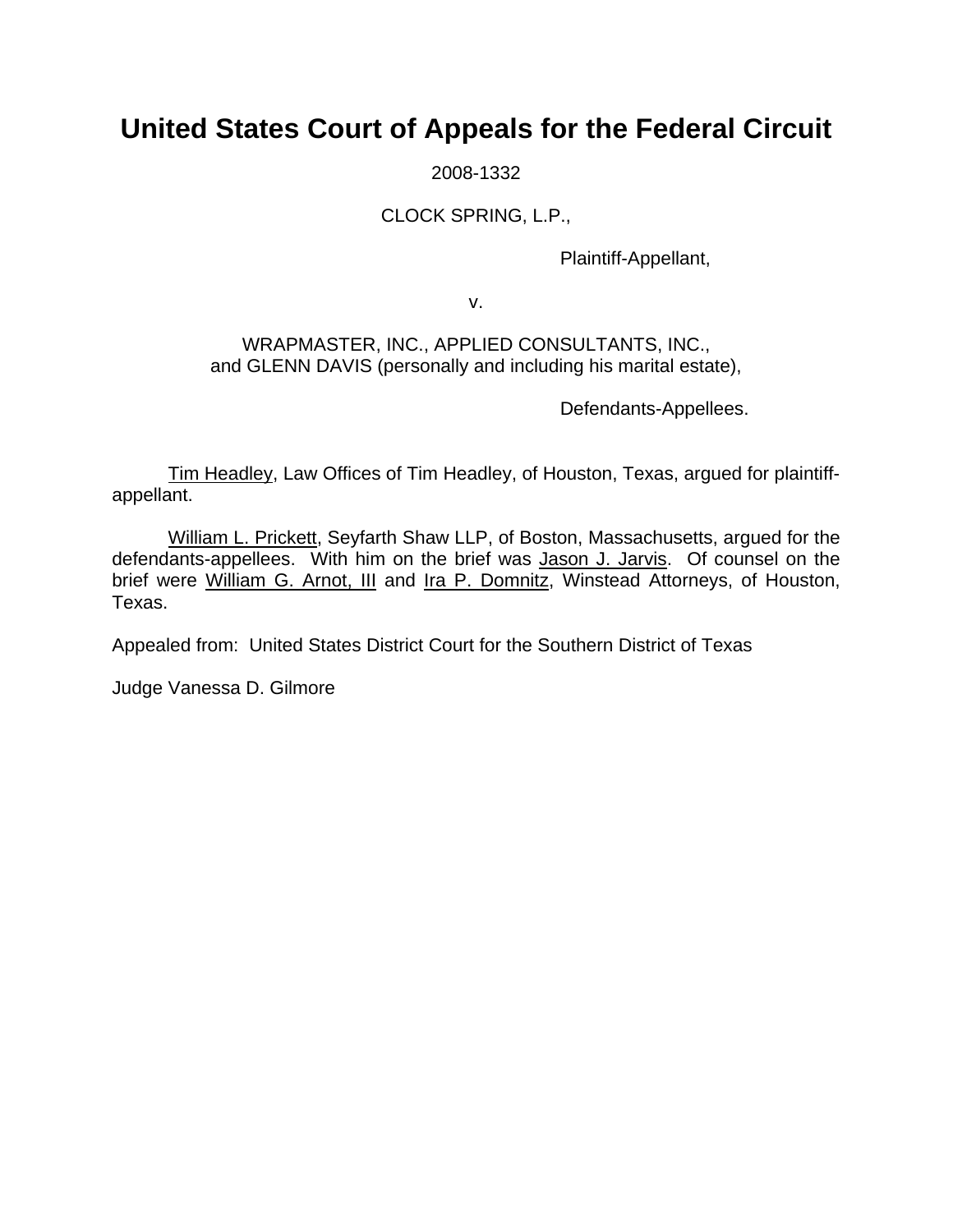# **United States Court of Appeals for the Federal Circuit**

2008-1332

### CLOCK SPRING, L.P.,

Plaintiff-Appellant,

v.

WRAPMASTER, INC., APPLIED CONSULTANTS, INC., and GLENN DAVIS (personally and including his marital estate),

Defendants-Appellees.

Appeals from the United States District Court for the Southern District of Texas in case no. 05-CV-0082, Judge Vanessa D. Gilmore.

DECIDED: March 25, 2009

Before BRYSON and DYK, Circuit Judges, and PATEL, District Judge.<sup>[\\*](#page-1-0)</sup>

 $\frac{1}{2}$  ,  $\frac{1}{2}$  ,  $\frac{1}{2}$  ,  $\frac{1}{2}$  ,  $\frac{1}{2}$  ,  $\frac{1}{2}$  ,  $\frac{1}{2}$  ,  $\frac{1}{2}$  ,  $\frac{1}{2}$  ,  $\frac{1}{2}$  ,  $\frac{1}{2}$  ,  $\frac{1}{2}$  ,  $\frac{1}{2}$  ,  $\frac{1}{2}$  ,  $\frac{1}{2}$  ,  $\frac{1}{2}$  ,  $\frac{1}{2}$  ,  $\frac{1}{2}$  ,  $\frac{1$ 

 $\frac{1}{2}$  ,  $\frac{1}{2}$  ,  $\frac{1}{2}$  ,  $\frac{1}{2}$  ,  $\frac{1}{2}$  ,  $\frac{1}{2}$  ,  $\frac{1}{2}$  ,  $\frac{1}{2}$  ,  $\frac{1}{2}$  ,  $\frac{1}{2}$  ,  $\frac{1}{2}$  ,  $\frac{1}{2}$  ,  $\frac{1}{2}$  ,  $\frac{1}{2}$  ,  $\frac{1}{2}$  ,  $\frac{1}{2}$  ,  $\frac{1}{2}$  ,  $\frac{1}{2}$  ,  $\frac{1$ 

DYK, Circuit Judge.

Clock Spring, L.P. ("Clock Spring") brought suit alleging that Wrapmaster, Inc. ("Wrapmaster") infringed the claims of U.S. Patent No. 5,632,307 ("'307 Patent") and violated section 43(a) of the Lanham Act, 15 U.S.C. § 1125(a)(1)(A). The '307 Patent claims methods for repairing damaged high-pressure gas pipes. On summary judgment

<span id="page-1-0"></span> <sup>\*</sup> The Honorable Marilyn H. Patel, United States District Court Judge for the Northern District of California, sitting by designation.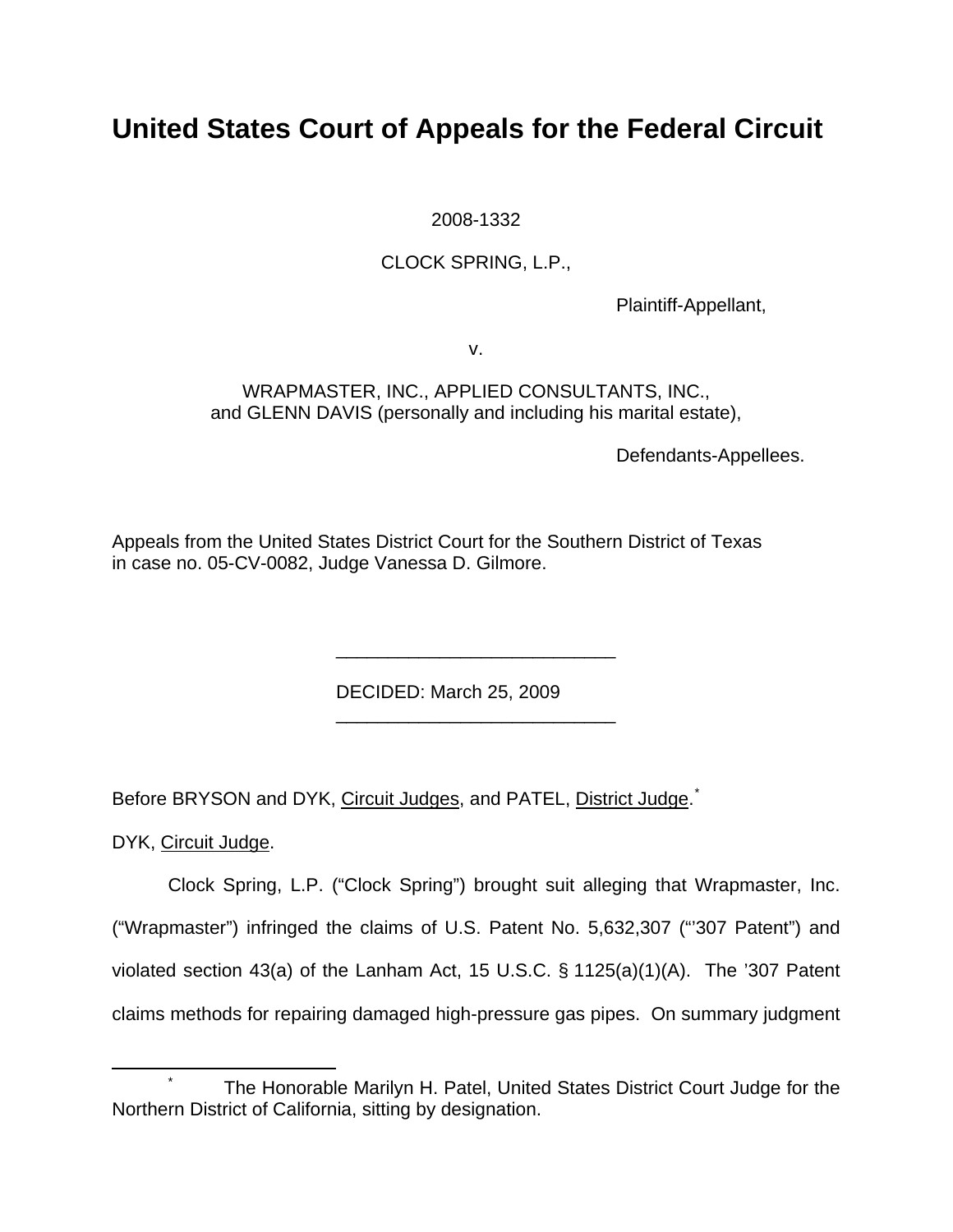the United States District Court for the Southern District of Texas held that the claims of the '307 Patent were invalid due to obviousness and that the Lanham Act claim was without merit. We affirm the summary judgment of invalidity because we conclude that the claims of the '307 Patent are invalid as a matter of law, due to prior public use. We do not reach the issue of invalidity due to obviousness. Additionally, we affirm the district court's summary judgment determination that the false advertising claim is without merit.

#### **BACKGROUND**

Both Clock Spring and Wrapmaster are high-pressure gas pipeline repair companies. Clock Spring is the exclusive licensee of the '307 Patent. The '307 Patent has five independent claims and thirty-eight dependent claims. All are method claims. Claim 1 of the '307 Patent reads as follows:

A method for repairing a pipe adapted to carry an internal load directed radially outward therefrom, said pipe having a defective region defined by at least one cavity extending from an outer surface of said pipe toward the center of said pipe but not extending completely through the wall of said pipe, said method comprising the steps of:

providing a filler material having a workable uncured state and a rigid cured state,

filling said cavity to at least said outer surface of said pipe with said filler material in said workable state,

providing at least one band having a plurality of elastic convolutions of high tensile strength material,

while said filler material is in said workable state, wrapping said plurality of convolutions of said high tensile strength material about said pipe to form a coil overlying stud filler material[,]

tightening said coil about said pipe so that said filler material completely fills that portion of said cavity underlying said coil[,]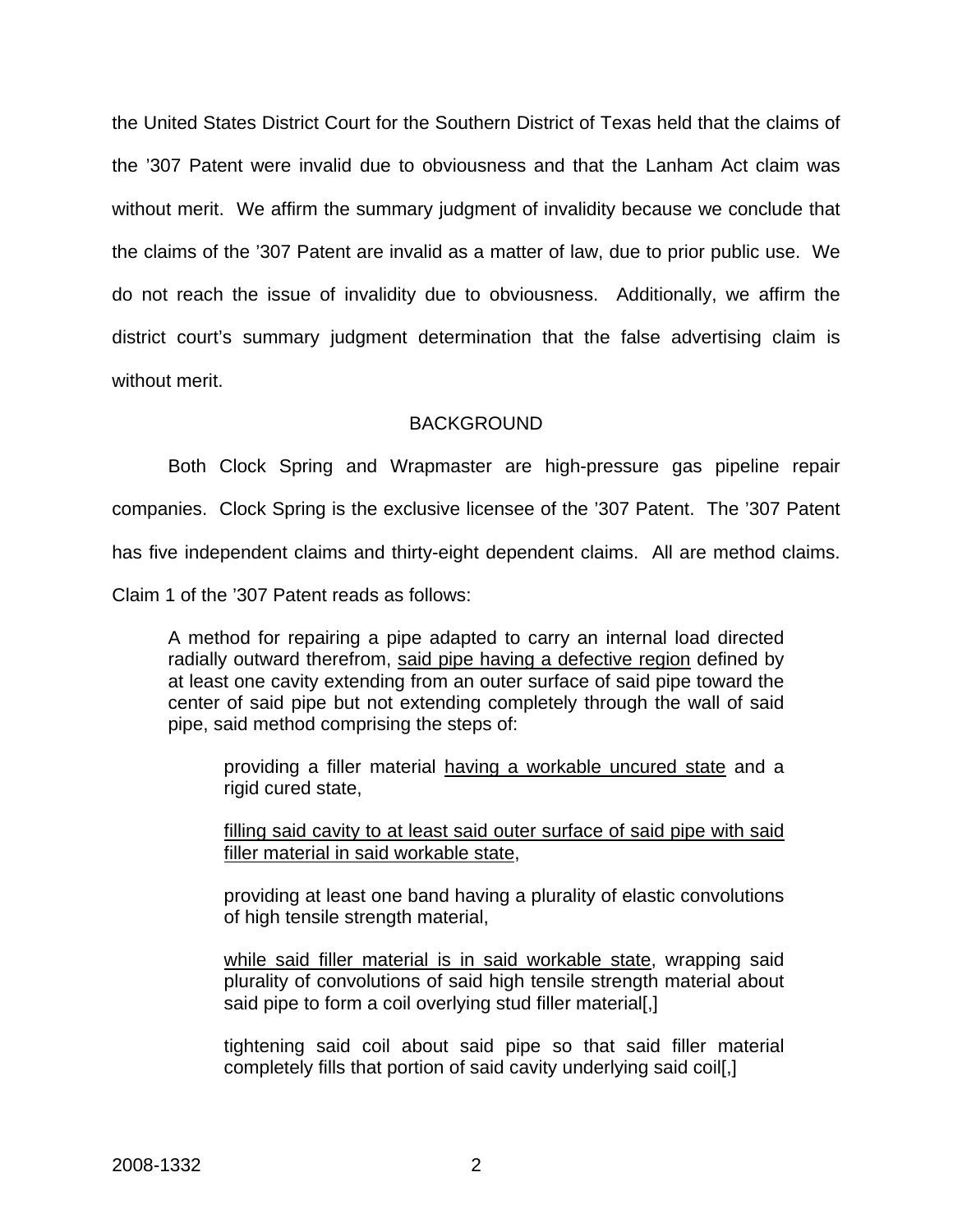securing at least one of said convolutions to an adjacent one of said convolutions, and

permitting said filler material to cure to said rigid state, whereby a load carried by said pipe is transferred substantially instantaneously from said pipe to said coil.

'307 Patent col.12 ll.9-34 (emphases added). The parties appeared to agree, or at least not contest, that the main distinctive feature over the prior art is wrapping the pipe while the filler is in an uncured state so as to ensure smooth and continuous contact between the wrap and the pipe. The other independent claims (claims 38, 39, 42, and 43) also require wrapping in an uncured state, but address different types of defects and repair methods. The various dependent claims add further limitations for the properties of the materials used in the individual steps of the method (e.g., requiring that the filler's "rigid cured state has a compressive strength of at least about 9,000 psi"). '307 Patent col.12 ll.59-60.

In 2005 Clock Spring filed an infringement suit against Wrapmaster alleging infringement of all the claims of the '307 Patent. It also filed a separate Lanham Act suit alleging that Wrapmaster "used in commerce a false and misleading description of fact, and false and misleading representation of fact, which in commercial advertising or promotion, misrepresents the nature, characteristics and qualities of [Clock Spring's] goods, services, and commercial activities." Pl.-Appellant's Compl. at 30, Clock Spring, L.P. v. Wrapmaster, Inc., No. 4:05-CV-01388 (S.D. Tex. April 20, 2005). The two suits were consolidated.

After discovery, Wrapmaster filed a summary judgment motion of invalidity of all the claims of the '307 Patent and a separate summary judgment motion on the Lanham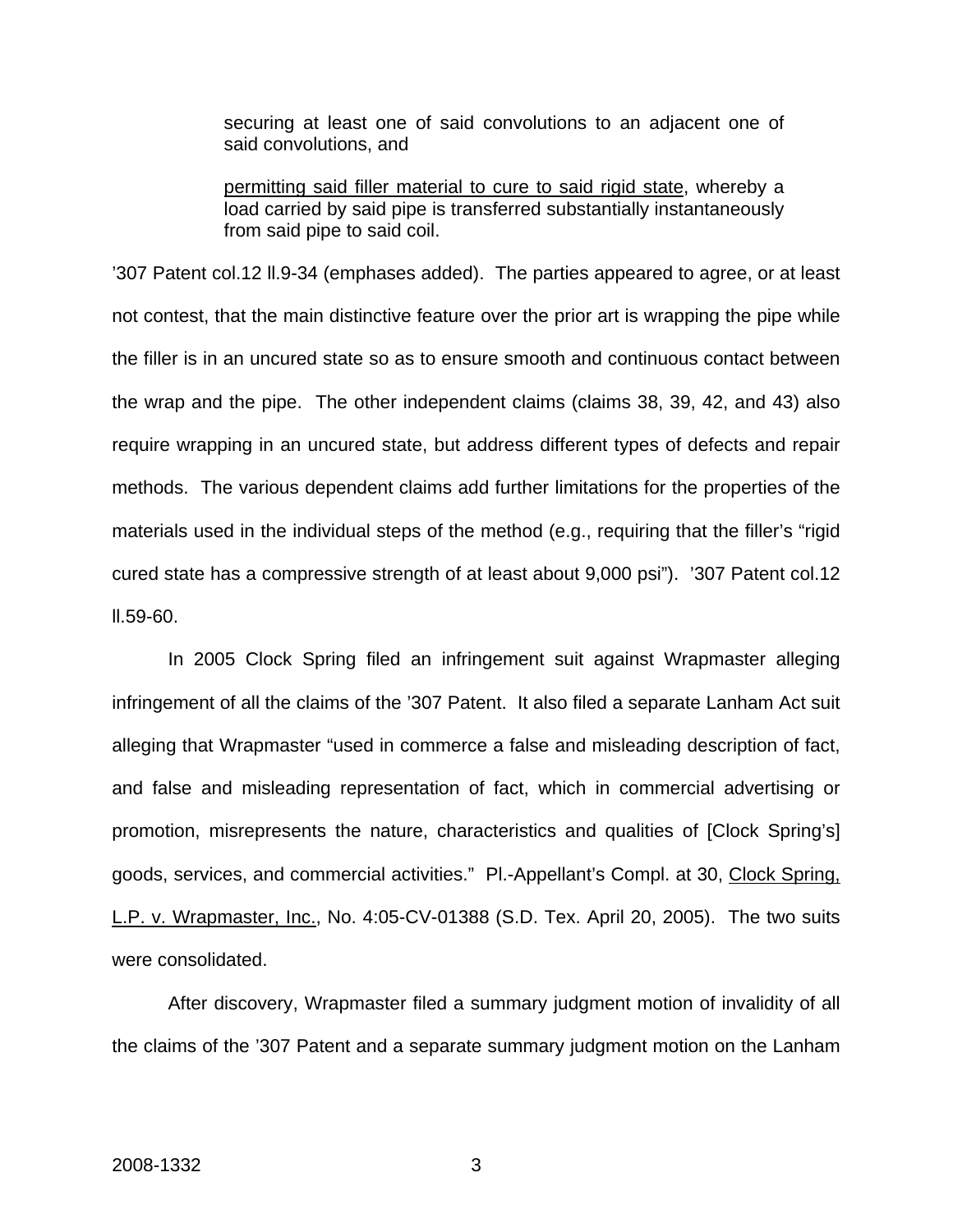Act claim. Somewhat surprisingly, neither motion was supported by expert affidavits. We treat the two motions separately.

The invalidity summary judgment motion argued that the claims were invalid due to a prior public use under 35 U.S.C. § 102(b) in October 1989, in Cuero, Texas, more than one year before the patent application was filed in 1992. The motion was supported by a 1994 Gas Research Institute ("GRI") report (hereinafter "1994 GRI report") regarding the demonstration made by named inventor Norman C. Fawley ("Fawley").<sup>[1](#page-4-0)</sup> GRI, since renamed the Gas Technology Institute, is a non-profit research and development organization which was entitled to receive royalty payments from Clock Spring on the '307 Patent. The motion also urged that the claims were invalid on grounds of obviousness based on a number of prior art patents.<sup>[2](#page-4-1)</sup>

Clock Spring opposed the motion. Clock Spring did not dispute that the 1989 demonstration was public, or that it involved the limitations of the patent with one exception. Clock Spring apparently urged that the 1989 demonstration had not involved the application of the wrap with an uncured filler, and that the use had been experimental. Clock Spring also urged that the patent claims were not obvious.

The district court referred the motion to a magistrate judge for recommendations. The magistrate judge recommended that the district court grant summary judgment of invalidity with respect to the claims of the '307 Patent.

<span id="page-4-0"></span> <sup>1</sup>  $1$  Fawley also prepared this 1994 GRI report.

<span id="page-4-1"></span><sup>2</sup> Wrapmaster relied upon Canadian Patent No. 2,028,524 to Fawley ("'524 Patent"); U.S. Patent No. 4,676,276 to Fawley ("276 Patent"); U.S. Patent No. 4,756,337 to Settineri ("'337 Patent"); U.S. Patent No. 2,924,546 to Shaw; U.S. Patent No. 4,559,974 to Fawley; U.S. Patent No. 4,700,752 to Fawley; and U.S. Patent No. 4,559,974 to Fawley.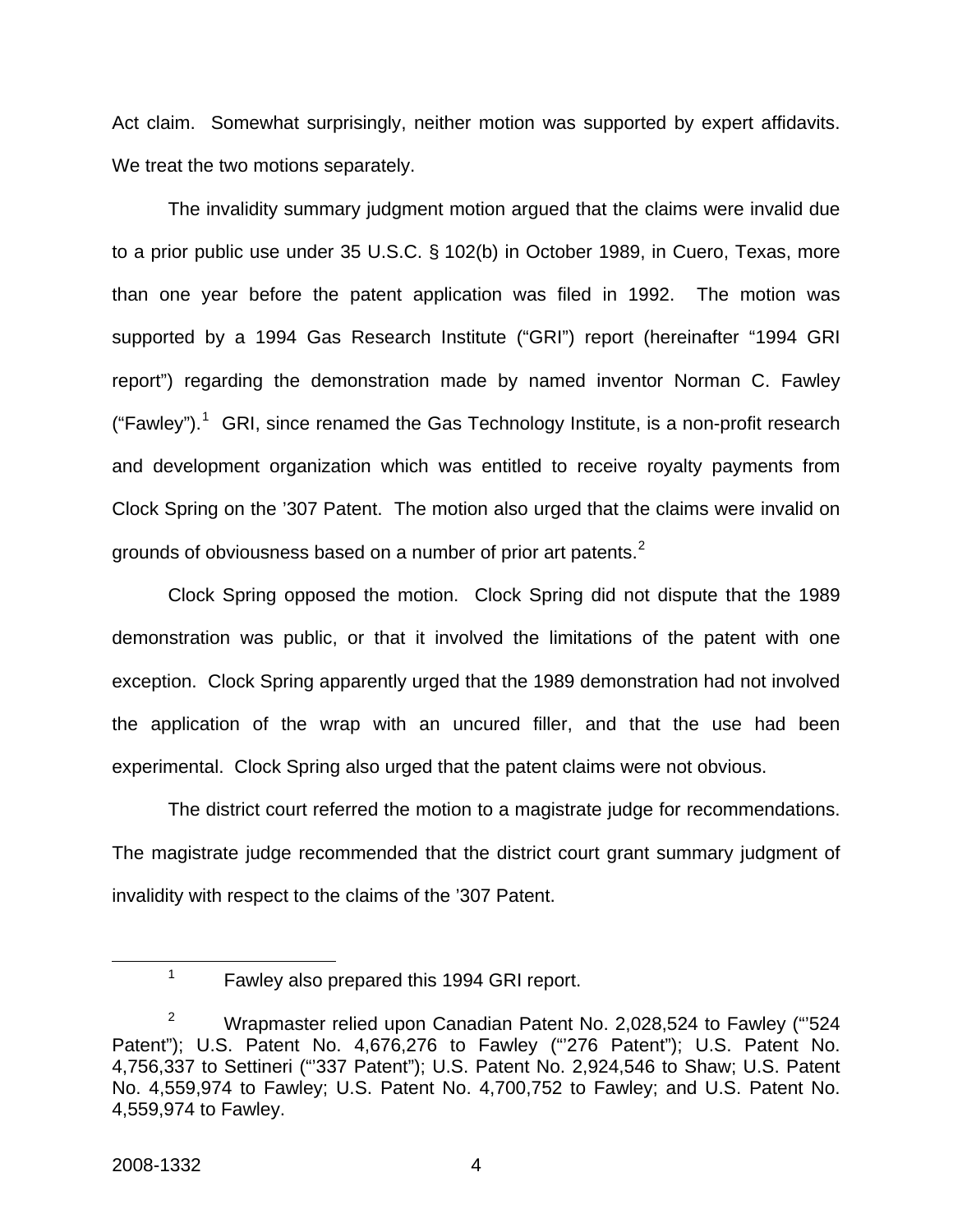The magistrate judge first addressed Wrapmaster's contention that the '307 Patent is invalid due to prior public use. The magistrate judge concluded that the 1994 GRI report proved that there was no genuine issue of material fact regarding whether the filler compound was uncured when the wrap was applied to the pipe. The magistrate judge also rejected Clock Spring's argument that the use was experimental. Based on this, the magistrate judge recommended finding that the 1989 demonstration triggered the public use bar under 35 U.S.C. § 102(b). Clock Spring, L.P. v. Wrapmaster, Inc., No. 4:05-CV-00082, slip op. at 11-12 (S.D. Tex. Dec. 19, 2007).

The magistrate judge then addressed Wrapmaster's contention that the claims of the '307 Patent are invalid due to obviousness. In her analysis, the magistrate judge primarily relied upon the combination of the '524 Patent with the '337 Patent. The '524 Patent's claims closely follow most of the claims for methods of repairing a pipe from the '307 Patent with the notable exception of any limitation requiring wrapping the pipe while the filler material is still in its uncured state. Although directed at low-pressure pipelines, the '337 Patent teaches a method of repairing a pipe by applying a sealing tape, the first layer of which is a "conformable, tacky pressure-sensitive composition" that partially fills the hole in the pipe and then wrapping a curable resin-impregnated fabric over the patch. '337 Patent col.1 ll.59-60; id. at col.2 ll.10-11; id. at fig. 6. The magistrate judge concluded that the '337 Patent thus taught the technique for wrapping a pipe while the filler is in its "uncured state." Evidently finding a motivation to combine, the magistrate stated that the '337 Patent technique would be known to those having ordinary skill in the art, and that it would have been obvious to try on a high-pressure gas line. The magistrate judge recommended that the '307 Patent claims were invalid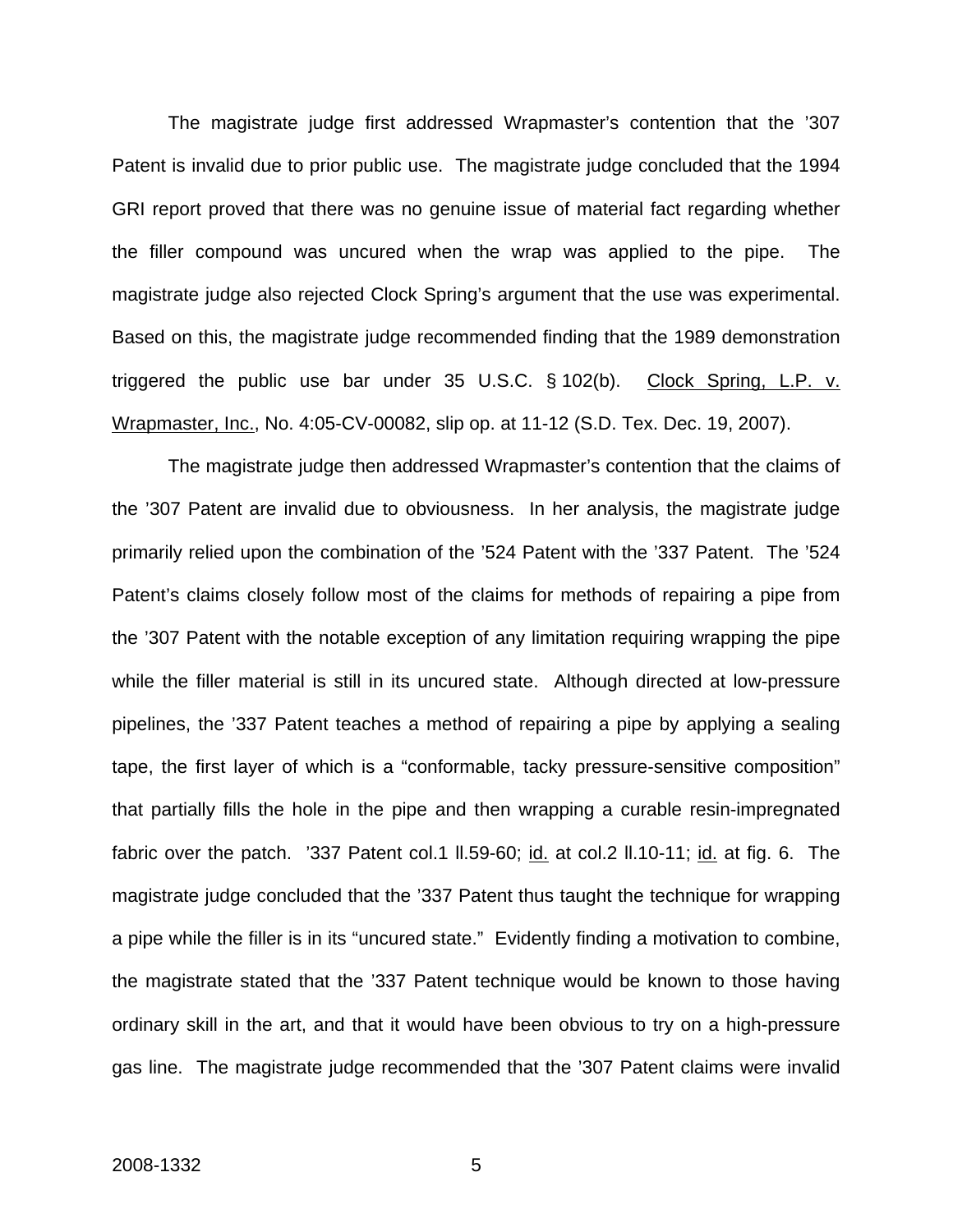due to obviousness over prior art patents. Clock Spring, No. 4:05-CV-00082, slip op. at 18-20.

On review in the district court Clock Spring objected to the magistrate judge's recommendations, now arguing that three limitations of the claims were not present in the 1989 demonstration—the uncured state limitation, the requirement that the pipe have a "cavity," and the requirement that the "filler" be applied to the "cavity." The "defective region" with a "cavity" is described in the specification as "pits," "crevices," "gouging," and "denting." '307 Patent col.1 ll.34-37; id. at col.5 ll.5-6. The district court did not address whether the 1989 demonstration included all claim limitations. In support of its argument on experimental use to the district court, Clock Spring submitted new evidence including additional GRI reports (some of which mentioned the 1989 demonstration) and a 28-page report by NCF Industries, Inc.<sup>[3](#page-6-0)</sup> ("NCF report") concerning the 1989 demonstration. Though characterizing the late submission of these documents as "clearly improper," the district court considered them and concluded that Clock Spring had "raise[d] a fact question about whether the 1989 installation was experimental," relying on the NCF report, a 1993 GRI report, and a 1998 GRI report.<sup>[4](#page-6-1)</sup> The district court did not explain why these reports raised a genuine issue of material fact. Clock Spring, No. 4:05-CV-00082, slip op. at 2 (S.D. Tex. Mar. 31, 2008). The district court thus rejected the magistrate's recommendation concerning the public use

<span id="page-6-0"></span> $\frac{1}{3}$  $3 \times 5$  Fawley, one of the named inventors in the '307 Patent, was the president of NCF Industries, Inc.

<span id="page-6-1"></span><sup>4</sup> The exact exhibits referred to by the district court are docket entry #173 exhibit D at ¶ 16, which is the 1998 GRI report, and docket entry #173 exhibit F at 70, which appears to actually be docket entry #174 exhibit F, the 1993 GRI report. The two docket entries were both published after the patent application was filed. While the 1998 report does mention the Cuero, Texas demonstration, the 1993 report does not.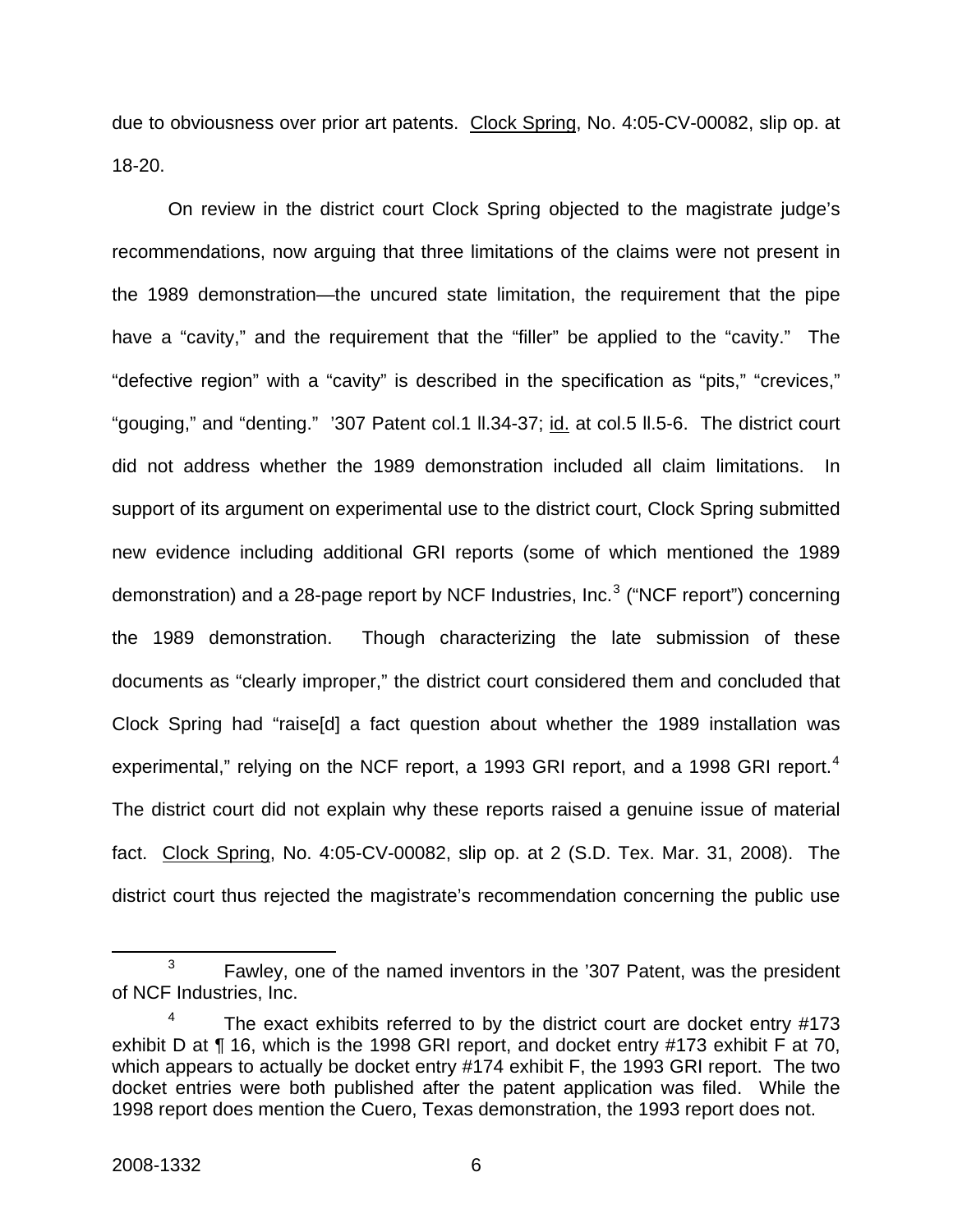bar. Id. However, the district judge agreed with the magistrate judge as to obviousness and granted summary judgment of invalidity due to obviousness. Id.

The proceedings with respect to the Lanham Act claim also involved a summary judgment motion and a referral to the magistrate judge. Clock Spring's Lanham Act complaint seemed to allege that Wrapmaster had made false statements about a Clock Spring product. After Wrapmaster filed its motion for summary judgment on the Lanham Act claims, Clock Spring urged, apparently for the first time, that two statements Wrapmaster made about Wrapmaster's own product were materially misleading. The first statement was that a metal component in the Wrapmaster product "enhances the strength" of that product. The second statement was that the diamondshaped pattern in the product ensures "the permanence of the installation." As to the first statement, the magistrate judge found that Clock Spring failed to provide any evidence of actual consumer deception, which is a required element of a claim of false advertising due to a materially misleading statement. Clock Spring, L.P. v. Wrapmaster, Inc., No. 4:05-CV-00082, slip op. at 11 (S.D. Tex. Feb. 12, 2008). As to the second statement, the magistrate judge found that Clock Spring failed to provide any evidence that the statement was materially misleading because Wrapmaster "submitted an uncontroverted affidavit . . . which [stated] that since 2004, '[t]he PermaWrap pipe wrap product has been redesigned,' and that the model that Dr. Leewis reviewed was 'a reject sample', which was 'not representative of the product sold to customers."" Id. at 13 (second alteration in original). The district court agreed with the magistrate judge's recommendations on the two false advertising claims and granted summary judgment in favor of Wrapmaster. Clock Spring, No. 4:05-CV-00082 (S.D. Tex. Mar. 31, 2008).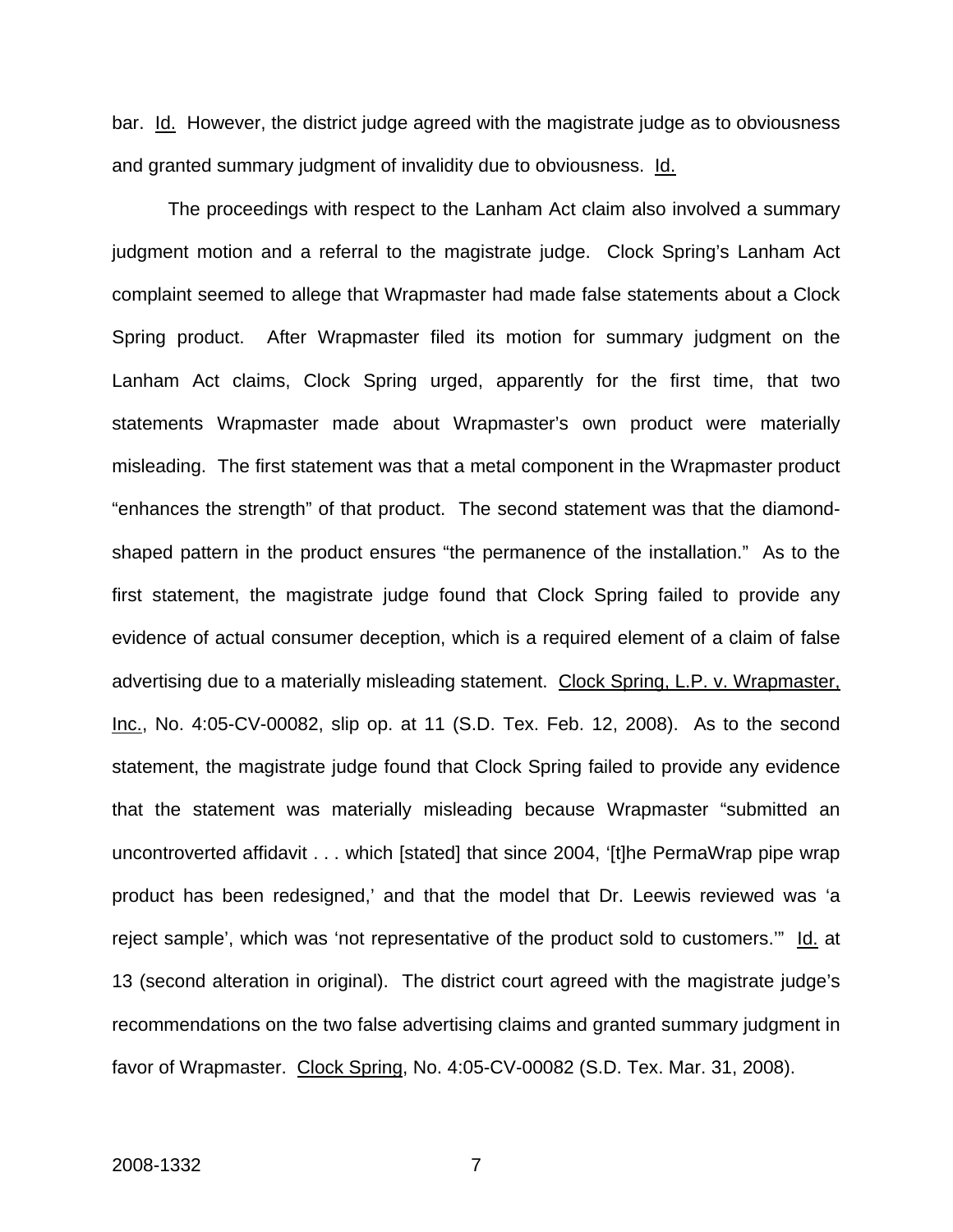Clock Spring timely appealed. We have jurisdiction pursuant to 28 U.S.C. § 1295(a)(1). We review the district court's grant of summary judgment de novo. AquaTex Indus., Inc. v. Techniche Solutions, 479 F.3d 1320, 1328 (Fed. Cir. 2007).

#### **DISCUSSION**

I

Although the district court granted summary judgment of invalidity on obviousness, Wrapmaster contends that the invalidity decision can be sustained on the separate ground of prior public use. Relying on the 1994 GRI report and the NCF report, Wrapmaster contends that the 1989 demonstration was a public use of the method of claim 1 because the method was demonstrated to the public almost three years before the priority date of the '307 Patent application, September 9, 1992 (application 942,731). We agree.

We may affirm a grant of summary judgment on a ground supported in the record but not adopted by the district court if we conclude that "there [wa]s no genuine issue as to any material fact and . . . the movant [wa]s entitled to a judgment as a matter of law." Fed. R. Civ. P. [5](#page-8-0)6(c); see AquaTex, 479 F.3d at 1328.<sup>5</sup>

Under 35 U.S.C. § 102:

A person shall be entitled to a patent unless . . . (b) the invention was patented or described in a printed publication in this or a foreign country or in public use or on sale in this country, more than one year prior to the date of the application for patent in the United States.

<span id="page-8-0"></span><sup>&</sup>lt;sup>5</sup> See also Anderson v. Liberty Lobby, Inc., 477 U.S. 242, 247 (1986); 10A Charles Alan Wright, Arthur R. Miller & Mary Kay Kane, Federal Practice & Procedure § 2716 at 290 (3d ed. 1998) ("[The appellate court] can find another ground for concluding that the movant [for summary judgment] is entitled to judgment as a matter of law and ignore any erroneous basis that the district court may have employed.").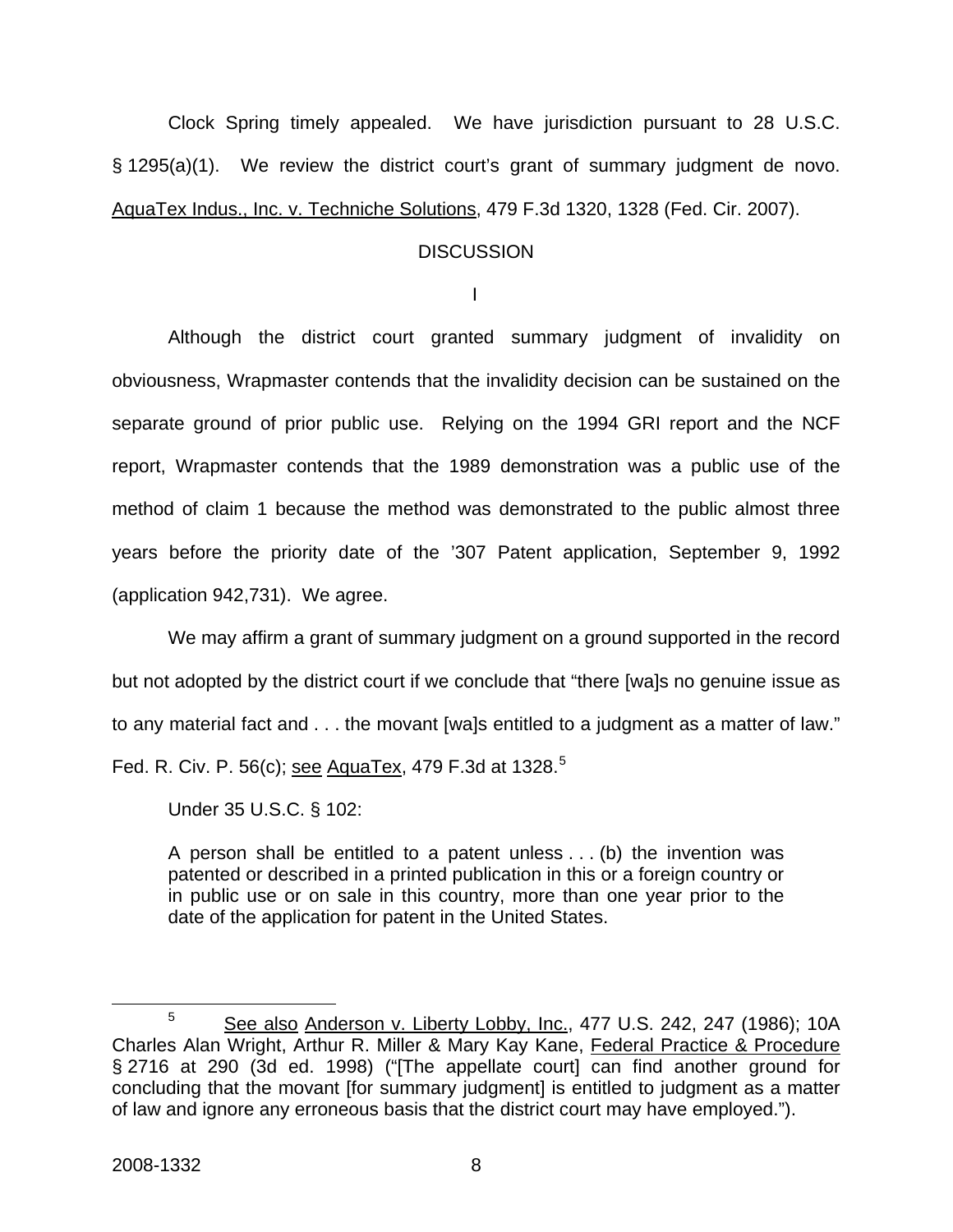For a challenger to prove a patent claim invalid under  $\S$  102(b), the record must show by clear and convincing evidence that the claimed invention was in public use before the patent's critical date. See Adenta GmbH v. OrthoArm, Inc., 501 F.3d 1364, 1371 (Fed. Cir. 2007); Motionless Keyboard Co. v. Microsoft Corp., 486 F.3d 1376, 1383 (Fed. Cir. 2007); see also Pfaff v. Wells Elecs., Inc., 525 U.S. 55, 60 (1998). The critical date is "one year prior to the date of the application for patent in the United States," here September 9, 1991. See 35 U.S.C. § 102(b). "[A] public use includes any public use of the claimed invention by a person other than the inventor who is under no limitation, restriction or obligation of secrecy to the inventor." Adenta, 501 F.3d at 1371 (quotation and alteration marks omitted). In order for a use to be public within the meaning of § 102(b), there must be a public use with all of the claim limitations. See Lough v. Brunswick Corp., 86 F.3d 1113, 1122 n.5 (Fed. Cir. 1996) ("Each claim of the patent must be considered individually when evaluating a public use bar.").

There is no dispute that the 1989 demonstration was public. In fact, representatives of several other domestic gas transmission companies were present at the demonstration, and there was no suggestion that they were under an obligation of confidentiality. This demonstration was accessible to the public. See Am. Seating Co. v. USSC Group, Inc., 514 F.3d 1262, 1267 (Fed. Cir. 2008) ("An invention is in public use if it is shown to or used by an individual other than the inventor under no limitation, restriction, or obligation of confidentiality.").

There is also no dispute that all the limitations of claim 1 were involved in the demonstration save for three. Clock Spring contends that three of the claim limitations of claim 1 were not met, namely, the requirements (1) that a corroded pipe "defined by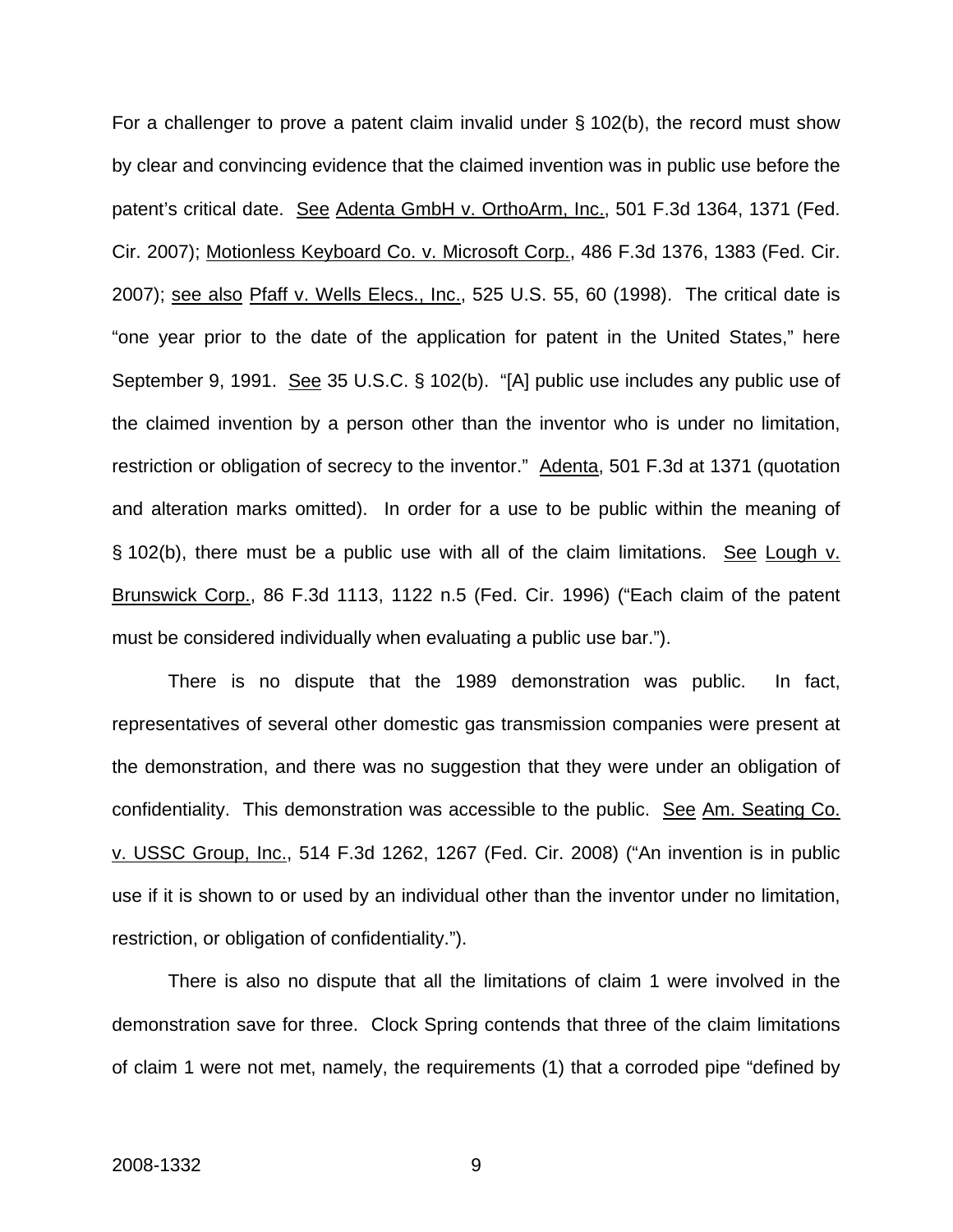at least one cavity extending from an outer surface of said pipe toward the center of said pipe" be involved; (2) that "filler material" be used to fill the "cavity"; and (3) that the pipe be wrapped while the filler material is in an "uncured state." We are skeptical whether the first two issues were preserved since they were not raised before the magistrate judge. Even if they were preserved, Clock Spring's argument is without merit.

The 1994 GRI report and the NCF report both described the demonstration.<sup>[6](#page-10-0)</sup> The NCF report states that "[t]he purpose of this demonstration . . . [was] to closely document the entire process of bell-hole repair and rehabilitation on a working pipeline." J.A. 2447 (emphasis added). Even though the NCF report stated that "[n]o serious pitting was in evidence," the captions of the report's photographs numbered 8, 9, 10, 16 and 17 describe "[p]inhole areas of corrosion" which appear to be cavities within the meaning of the claim. J.A. 2402-09. Although the report does not specifically state that the filler was used to fill the pinholes, applying filler to cavities would have been obvious, particularly in light of the express statement in the NCF report that the filler compound was intended to be "used to fill in pitted areas of pipe corrosion," J.A. 2393, and the fact that the whole purpose of the experiment was to demonstrate a method of "spot repair" of pipelines. We have held that the public use bar applies to obvious variants of the demonstrated public use. Netscape Commc'ns Corp. v. Konrad, 295 F.3d 1315, 1321 (Fed. Cir. 2002).

<span id="page-10-0"></span>The 1989 demonstration also involved uncured filler. The patent applicant's January 17, 1995 Information Disclosure Statement to the PTO described the 1989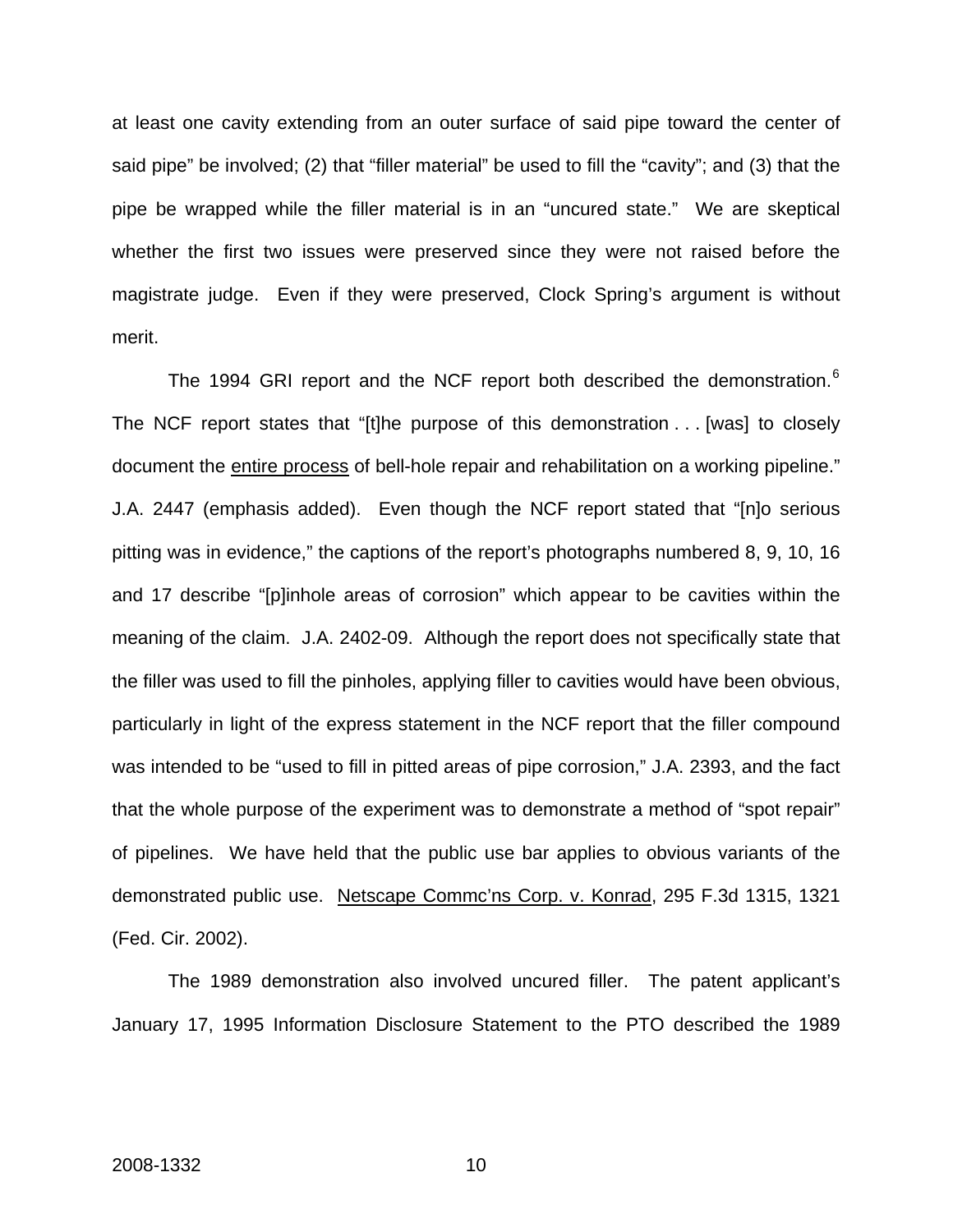demonstration. Recounting the final three installations of the 1989 demonstration, it stated that "[e]mployees of Texas Eastern then installed the CLOCK SPRING bands around the pipeline before the filler material had cured to a rigid state." J.A. 2454. The 1994 GRI report also described the installation process as involving installation while the filler was in an uncured state, stating that this approach has been "adopted as standard installation practice in this program," and then describing the 1989 demonstration as a "field installation" of that process. Moreover, the detailed description of the 1989 demonstration in the NCF report proves that uncured filler was used. During the demonstration, three of the crews prepared the pipe using "splash zone compound"<sup>[7](#page-11-0)</sup> and adhesive. J.A. 2437, 2441. Based on the ambient temperature range during the demonstration, the splash zone compound had a minimum cure time of one hour. Within three minutes after the crew began to apply the filler compound, the adhesive was applied, and the clock spring was wrapped around the pipe. As the magistrate judge concluded, the short elapsed time demonstrates that the filler was uncured. There is no evidence that the filler was not uncured. There is no genuine issue of material fact as to whether the alleged missing elements of claim 1 of the '307 Patent were part of the 1989 demonstration.

<span id="page-11-0"></span> <sup>6</sup>  $6$  Before the magistrate judge, Clock Spring argued that the reports could not be relied on because they were hearsay. That contention is not renewed on appeal. 7 Splash zone compound is an epoxy "filler" that gas transmission companies had "considerable experience with" for filling defects when reinforcing pipe sections with steel sleeves. J.A. 1396. Clock Spring appears to argue that filler was not used in the 1989 demonstration because "no mention [in the 1994 GRI report] was made of any filler material being us[ed]," Appellant's Reply Br. 24; Clock Spring fails to mention that the NCF report and the January 17, 1995, Information Disclosure Statement explicitly describe the use of filler as part of the 1989 demonstration.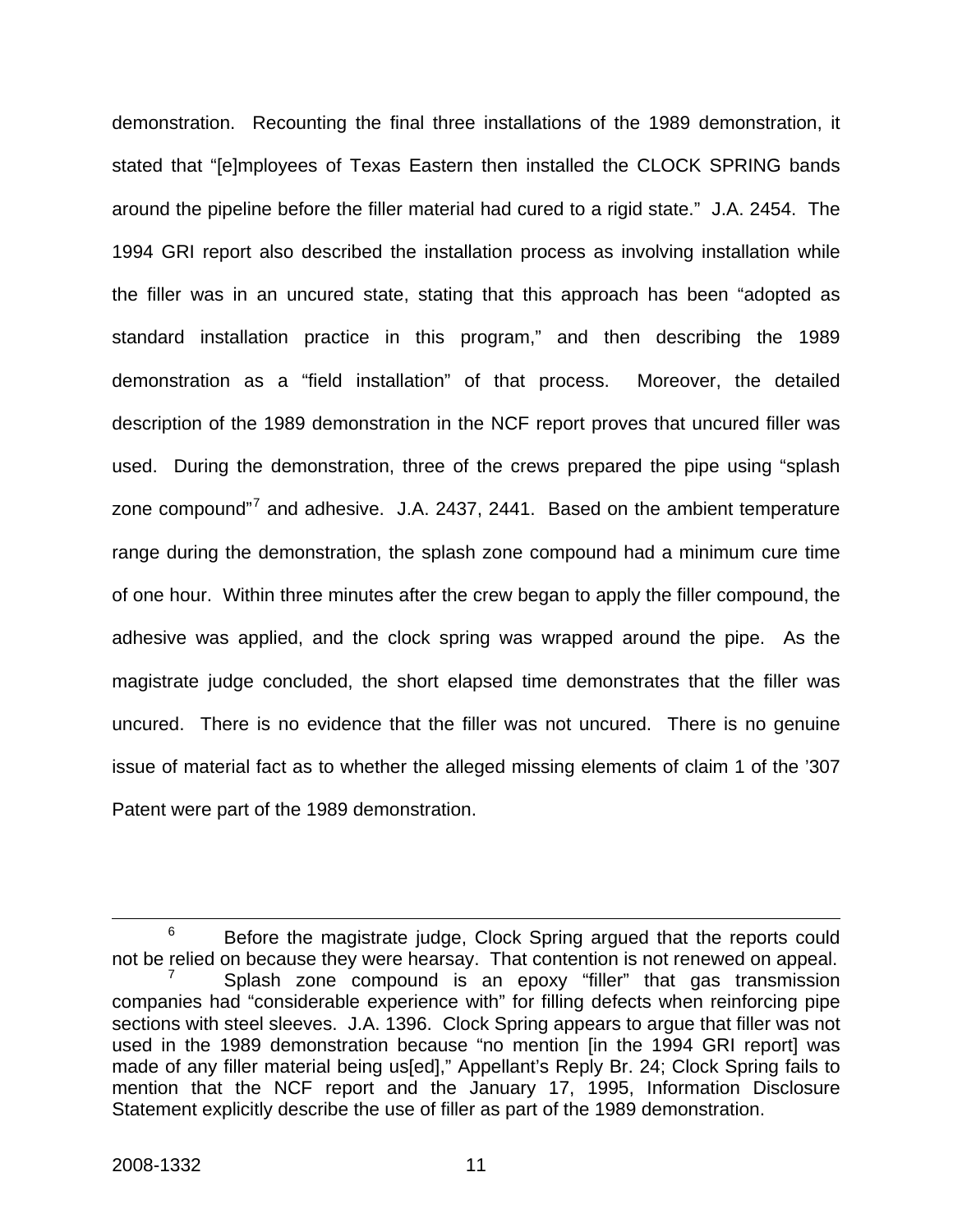In the alternative, Clock Spring claims that the 1989 demonstration was an experimental use and not a prior public use.

The experimental use exception is not a doctrine separate or apart from the public use bar. EZ Dock, Inc. v. Schafer Sys. Inc., 276 F.3d 1347, 1351-52 (Fed. Cir. 2002). Rather, something that would otherwise be a public use may not be invalidating if it qualifies as an experimental use. Electromotive Div. of Gen. Motors Corp. v. Transp. Sys. Div. of Gen. Elec. Co., 417 F.3d 1203, 1211 (Fed. Cir. 2005) (limiting "experimentation sufficient to negate a pre-critical date public use or commercial sale to cases where the testing was performed to perfect claimed features, or . . . to perfect features inherent to the claimed invention"). In Allen Engineering Corp. v. Bartell Industries, Inc., we catalogued a set of factors that in previous cases had been found instructive, and in some cases dispositive, for determining commercial versus experimental uses. 299 F.3d 1336, 1353 (Fed. Cir. 2002). These factors include:

(1) the necessity for public testing, (2) the amount of control over the experiment retained by the inventor, (3) the nature of the invention, (4) the length of the test period, (5) whether payment was made, (6) whether there was a secrecy obligation, (7) whether records of the experiment were kept, (8) who conducted the experiment, (9) the degree of commercial exploitation during testing, (10) whether the invention reasonably requires evaluation under actual conditions of use, (11) whether testing was systematically performed, (12) whether the inventor continually monitored the invention during testing, and (13) the nature of contacts made with potential customers.

Id. (quotation and alteration marks omitted). Though a prior commercial sale and not a prior public use was at issue in Allen Engineering, the factors explicated are equally relevant to an analysis of experimental use.

We have said that lack of control over the invention during the alleged experiment, while not always dispositive, may be so. Atlanta Attachment Co. v. Leggett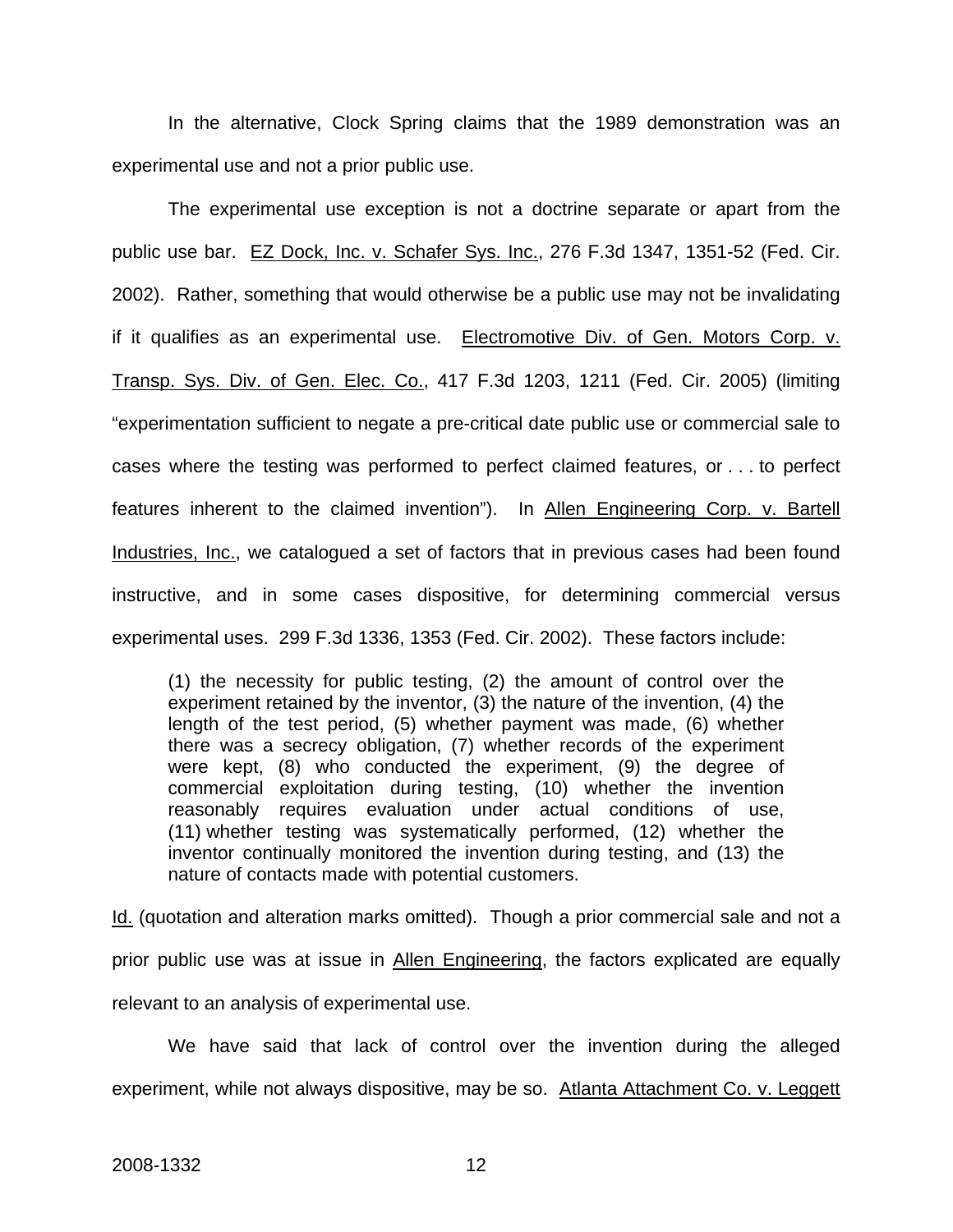& Platt, Inc., 516 F.3d 1361, 1366 (Fed. Cir. 2008). In that case, we held that a public use had occurred, finding "dispositive" the fact that the patentee "did not have control over the alleged testing," which was performed by its customer. Id. Clock Spring argues that Fawley, a named inventor, exercised tight control over the demonstration, as shown through the detailed reports made of the demonstration. But, the detailed reports do not provide evidence that Fawley controlled the demonstration. An independent observer "analyzed and recorded" the 1989 demonstration. Three of the eleven Clock Spring installations were done by the pipeline's personnel. None of these individuals was under Fawley's control or surveillance. We need not, however, rely on lack of control as establishing public use because we conclude that the use cannot qualify as experimental for other reasons.

A use may be experimental only if it is designed to (1) test claimed features of the invention or (2) to determine whether an invention will work for its intended purpose—itself a requirement of patentability. See In re Omeprazole Patent Litig., 536 F.3d 1361, 1373-75 (Fed. Cir. 2008). In other words, an invention may not be ready for patenting if claimed features or overall workability are being tested. But, there is no experimental use unless claimed features or overall workability are being tested for purposes of the filing of a patent application.<sup>[8](#page-13-0)</sup> See EZ Dock, 276 F.3d at 1352, 1354; Weatherchem Corp. v. J.L. Clark, Inc., 163 F.3d 1326, 1333 (Fed. Cir. 1998) (stating

<span id="page-13-0"></span> <sup>8</sup>  $8$  To be sure, an applicant may in some circumstances elect to delay filing an application and continue testing until an actual reduction to practice has occurred; such testing may nonetheless be for the purpose of filing an application. Of course, it is clear from this court's case law that experimental use cannot negate a public use when it is shown that the invention was reduced to practice before the experimental use, even if an application has not yet been filed. See Omeprazole Patent Litig., 536 F.3d at 1372.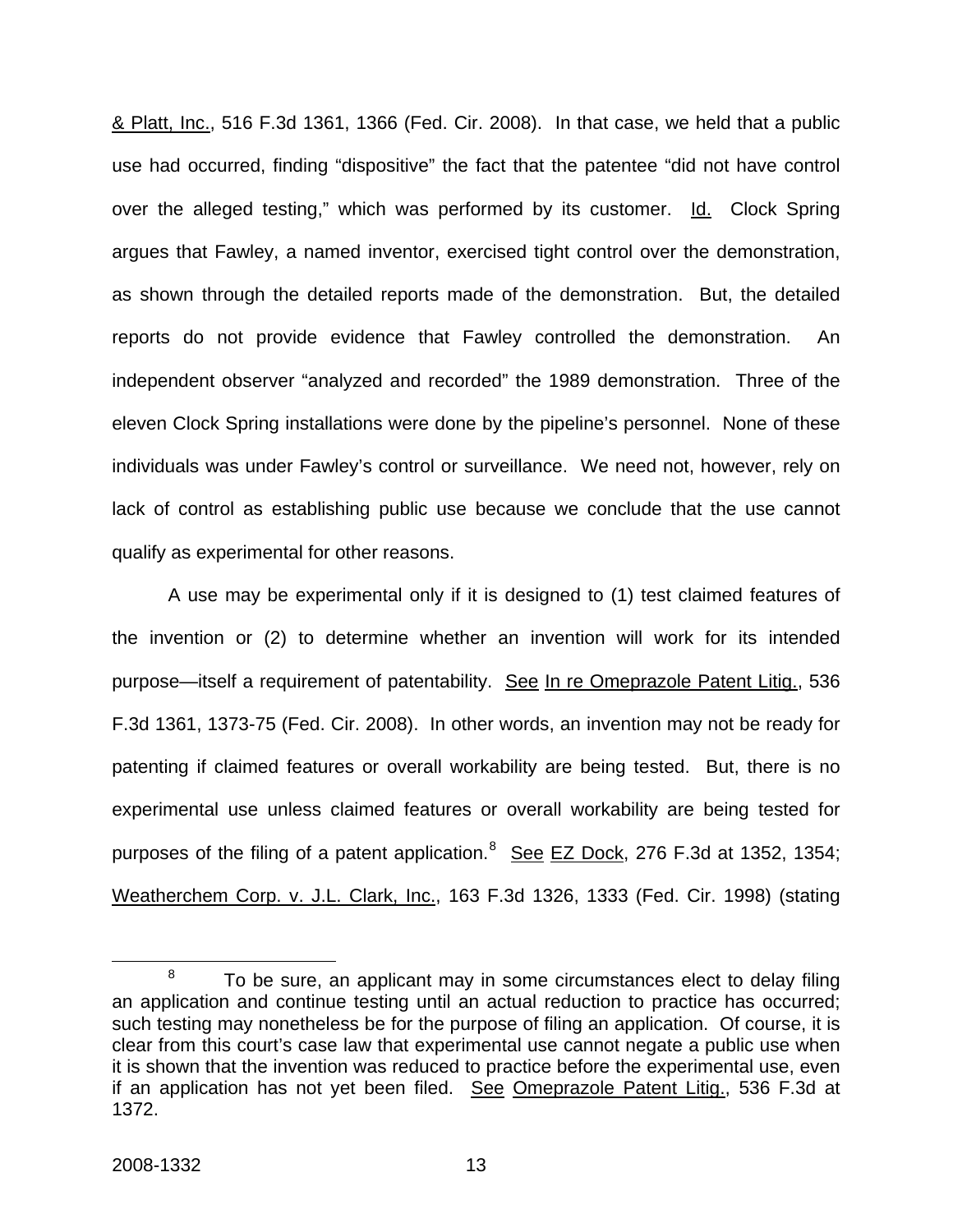that the public use provision strives to provide "inventors with a definite standard for determining when a patent application must be filed" (quotation marks omitted)). Indeed, the experimental use negation of the § 102(b) bar only exists to allow an inventor to perfect his discovery through testing without losing his right to obtain a patent for his invention. See EZ Dock, 276 F.3d at 1352.

Clock Spring does not urge that refining the claim limitations was the subject of the 1989 demonstration. Rather, Clock Spring argues that the demonstration was experimental because the 1989 demonstration was designed to determine durability of the method, i.e., its suitability for the intended purpose. See City of Elizabeth v. Am. Nicholson Pavement Co., 97 U.S. 126, 136 (1877). The reports make no such explicit statement. The NCF report states that "[t]he purpose of this demonstration . . . was to demonstrate to Panhandle Eastern attendants and guests the steps of application and the ability of minimally-trained crews to make Clock Spring installations." J.A. 2447. The 1994 GRI report states that "[t]his demonstration was designed to familiarize pipeline personnel with the Clock Spring technology, and to begin training of maintenance personnel in the use of the coil pass installation method." J.A. 1441 (emphasis added). The demonstration was similarly described to the United States Patent and Trademark Office ("PTO") during prosecution, where the applicant stated that the purpose of the demonstration was to seek "input from people in the industry on the performance of the bands and the practicality of their installation techniques." J.A. 2452.

To be sure, the 1994 GRI report can be read as suggesting that the 1989 demonstration was for durability testing because it states that "recovery and analysis of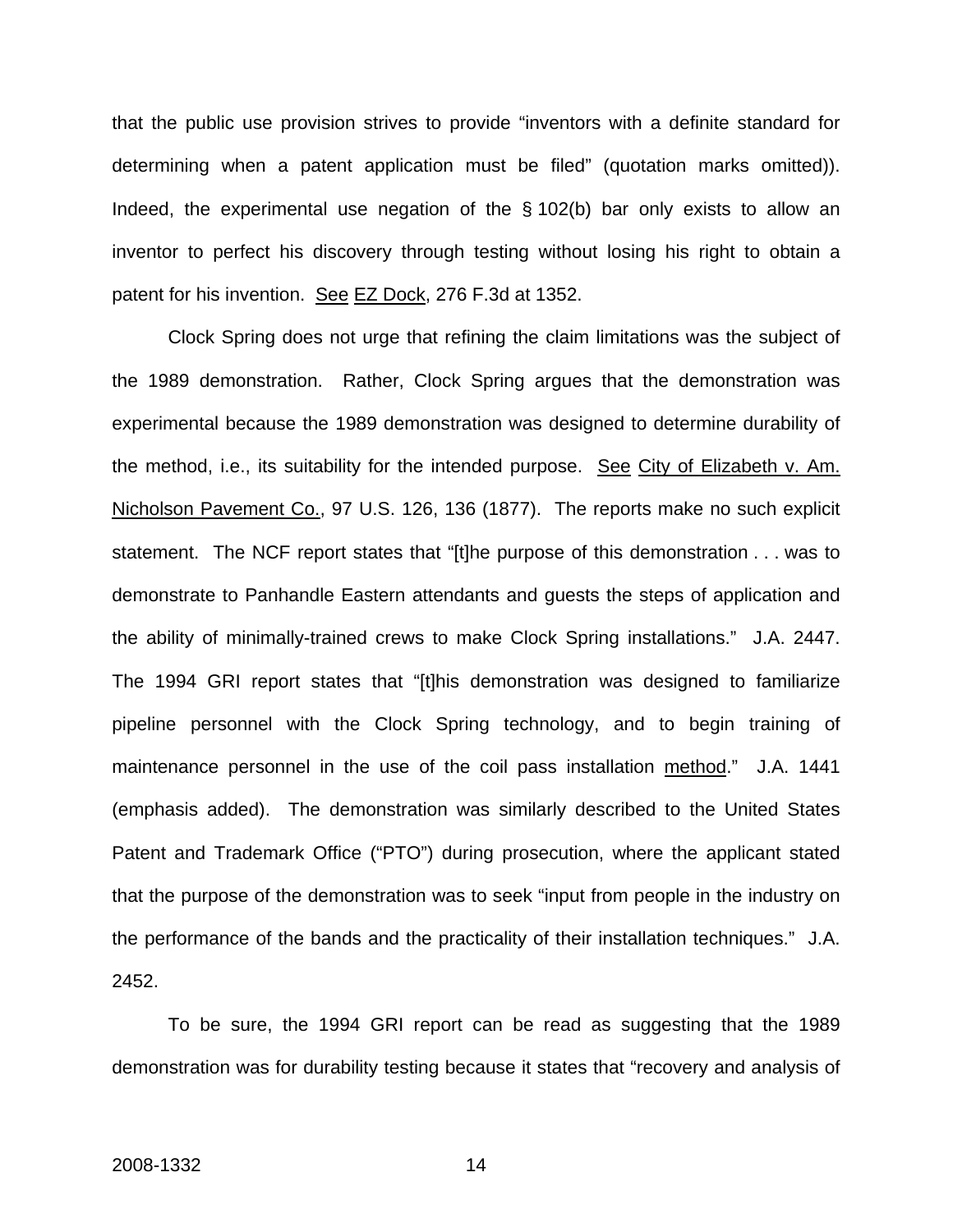installed composite after several years of exposure in pipeline settings was the only means of verifying the long-term performance of [the clock spring's] composites in moist soils." J.A. 1441. Clock Spring's problem, however, is that no report in the record states, or in any way suggests, that the 1989 demonstration was designed to test durability for the purposes of the patent application to the PTO. In fact, the reports make clear that the durability testing was for "acceptance by regulators and the pipeline industry," J.A. 1444, $9$  and that the 1989 installation was not dug up and examined until almost a year after the 1992 patent application. Thus, even if durability were being tested, it was not for purposes of the patent application, and cannot bring the experimental use exception into play. By filing the 1992 application, the inventors represented that the invention was then ready for patenting, and studies done thereafter cannot justify an earlier delay in filing the application under the rubric of experimental use.

Finally, Clock Spring asserts that because the Department of Transportation did not grant any installation waivers until 1993, the 1989 demonstration must have been experimental. This terse argument is unsupported by any citation to law. That the inventors were not legally allowed to perform the method on a pipeline in commercial operation, does not mean that a public use did not occur. The former fact has absolutely nothing to do with the latter question.

In summary, during the 1989 demonstration, all elements of the repair method in claim 1 of the '307 Patent were performed. There was no evidence that the overall

<span id="page-15-0"></span><sup>&</sup>lt;sup>9</sup> See also J.A. 1379 ("Acceptance of composite repairs by the pipeline industry and its regulators needs more detailed analyses of its long-term performance under pipeline conditions.").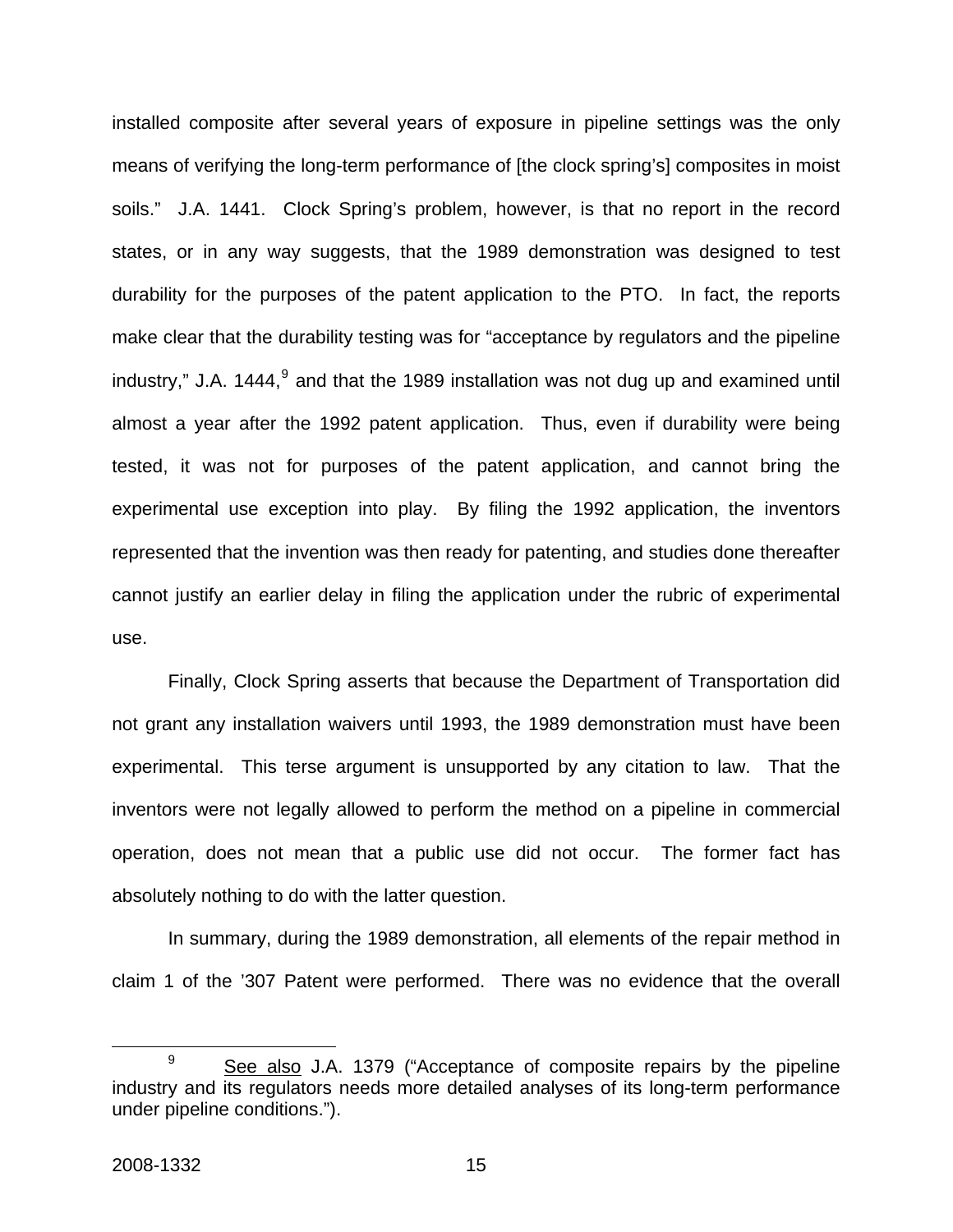suitability of the '307 Patent's method nor any of the claim elements was being tested as would be required for experimental use. Accordingly, claim 1 of the '307 Patent is invalid due to prior public use.

Clock Spring has not contended that the remaining independent claims of the '307 Patent (claims 38, 39, 42, and 43) could be valid if claim 1 was invalid, under § 102(b). However, Clock Spring does argue that the dependent claims are not invalid and should have each been addressed separately. This is the first time that Clock Spring has made this argument. Wrapmaster had filed a motion for summary judgment, contending that all of the claims of the '307 Patent are invalid due to prior public use. In its opposition to Wrapmaster's motion for summary judgment, Clock Spring did not assert that the dependent claims needed to be separately addressed but, instead, essentially conceded that if claim 1 was invalid the other claims were also invalid. Clock Spring did not even address the dependent claims to the district court on review of the magistrate judge's recommendation. Clock Spring has waived its current argument that the invalidity of each of the dependent claims needs to be addressed separately.

In light of our finding of invalidity due to prior public use, we do not reach the obviousness question.

II

Clock Spring argues that the district court erred in granting summary judgment on the Lanham Act false advertising claim. In the Fifth Circuit, a Lanham Act false advertising plaintiff must demonstrate five elements as part of its prima facie case; failure to prove any element is fatal to the claim. Pizza Hut, Inc. v. Papa John's Int'l,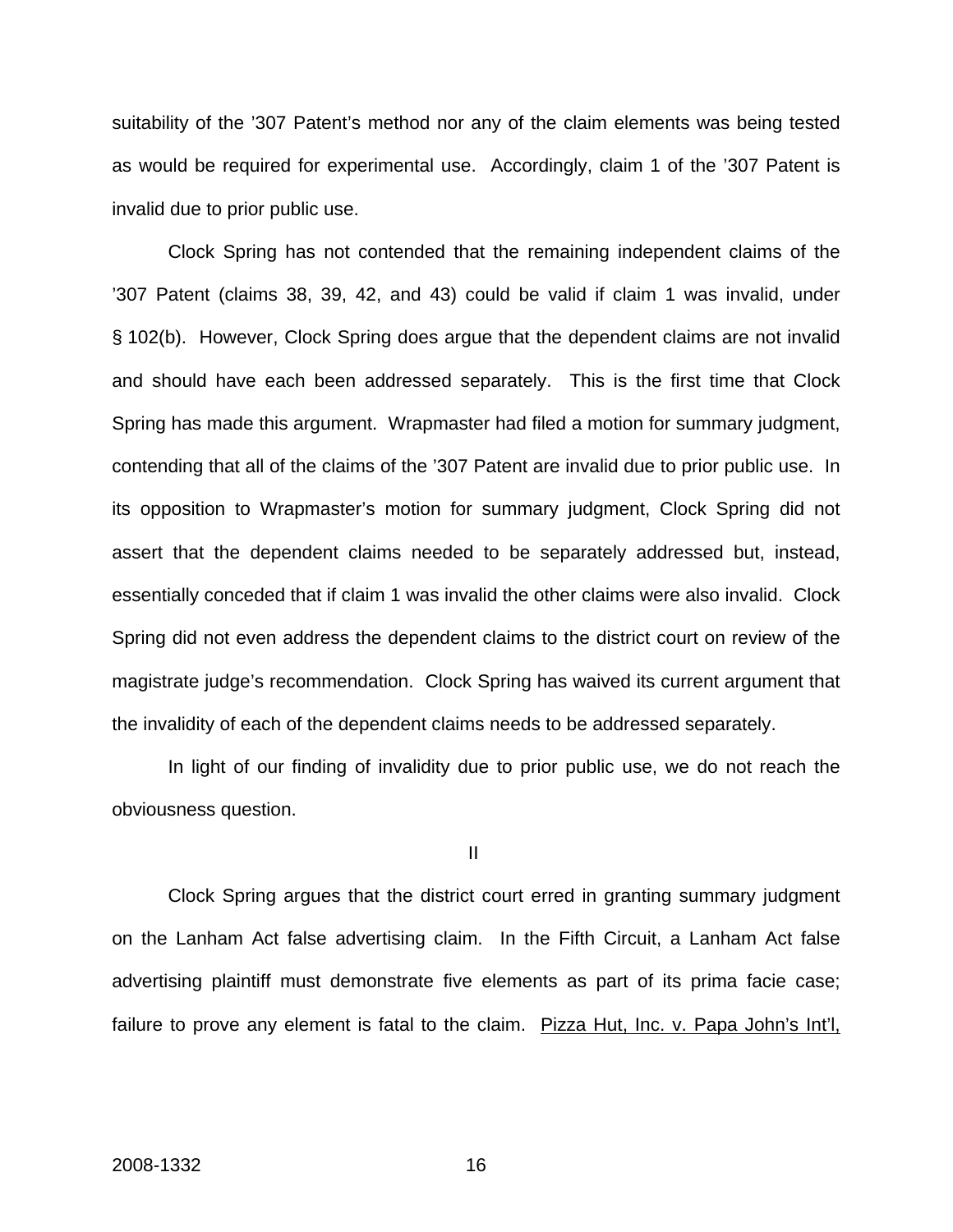Inc., 227 F.3d 489, 495 (5th Cir. 2000).<sup>[10](#page-17-0)</sup> The first element is that a false or misleading statement about a product was made. A distinction exists between claims based on literally false statements, and claims based on statements that are ambiguous or true but misleading. If a statement is ambiguous or true but misleading, the plaintiff must "introduce evidence of the statement's impact on consumers, referred to as materiality." Id. In other words, recovery on a misleading statement requires "evidence of actual deception." Id. at 497. Thus, the distinction between a literally false statement and a materially misleading statement is important. A claim based on a materially misleading statement requires proof of actual consumer deception, while in the case of a claim based on a literally false statement the court presumes the existence of deception. Pizza Hut, 227 F.3d at 497.

Clock Spring has abandoned its assertion that the two statements were materially misleading, and only argues on appeal that there are genuine issues of material fact as to whether the two statements made by Wrapmaster were literally false. This assertion does not appear in Clock Spring's complaint, and seems to have been raised for the first time in oral argument before the magistrate judge. Even if we assume that Clock Spring properly raised a claim of literal falsity, the motion for summary judgment sought summary judgment on the entire Lanham Act claim. Under these circumstances Clock Spring, which bore the burden of proof, was obligated to

<span id="page-17-0"></span><sup>&</sup>lt;sup>10</sup> The five elements are (1) a false or misleading statement of fact about a product; (2) such statement deceived or had the capacity to deceive a substantial segment of potential consumers; (3) the deception is material, in that it is likely to influence the purchasing decision; (4) the product is in interstate commerce; and (5) the plaintiff has been or is likely to be injured as a result of the statement. Pizza Hut, 227 F.3d at 495.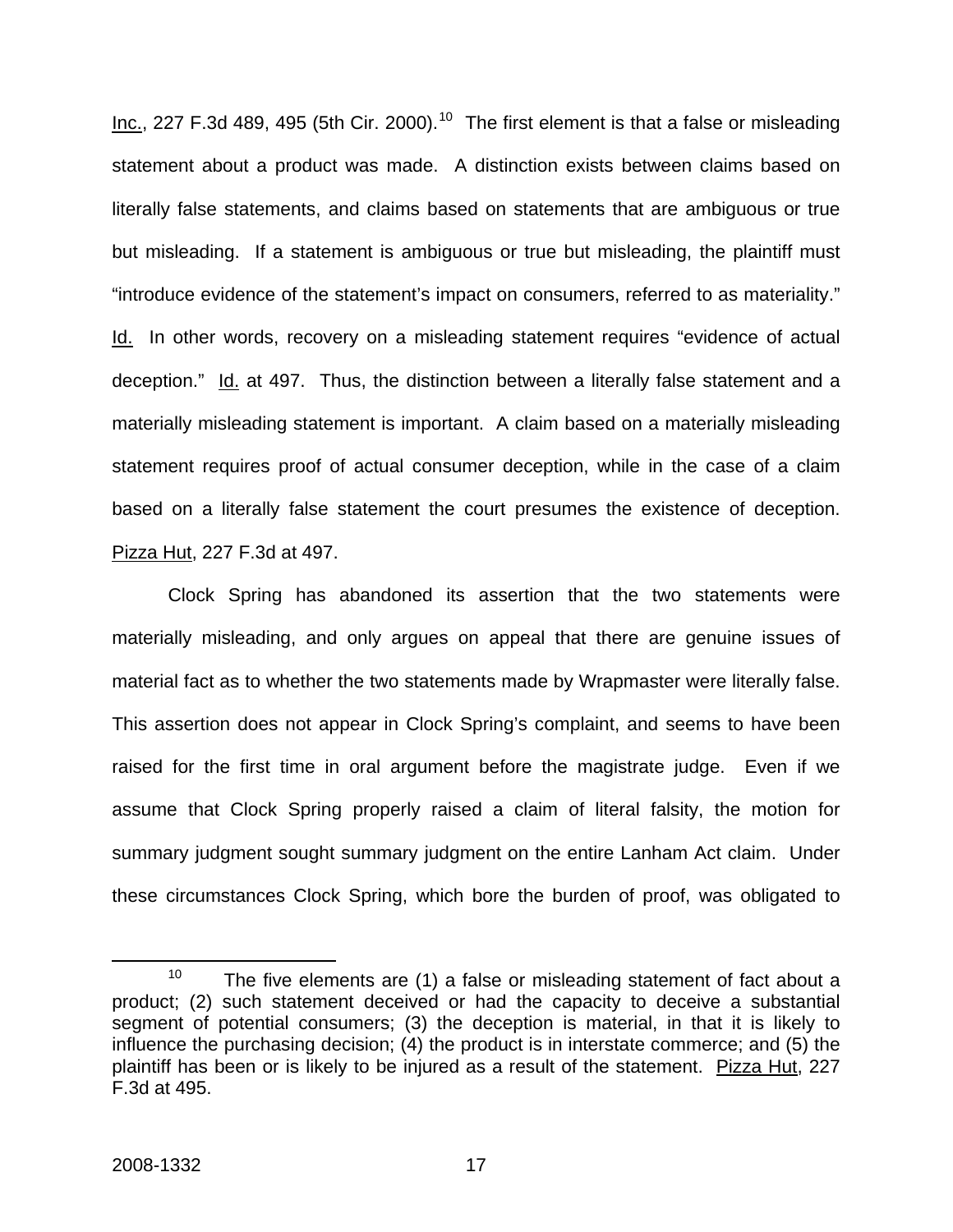raise a genuine issue of material fact in its opposition. See Anderson, 477 U.S. at 250 ("Rule 56(e) provides that, when a properly supported motion for summary judgment is made, the adverse party 'must set forth specific facts showing that there is a genuine issue for trial.'") (footnote omitted). It did not do so.

On appeal, Clock Spring asserts two distinct false advertising claims. The first false advertising claim concerns Wrapmaster's repeated statements concerning a metal component in its wrap product: "Wrapmaster PermaWrap™ sleeves contain an embedded metallic mesh material that enhances the strength of the sleeve."

Clock Spring presented no evidence in support of its claim that this first statement was literally false. In order to raise a genuine issue of material fact as to the falsity of the first statement, that "embedded metallic mesh material that enhances the strength of the sleeve," Clock Spring was required to present evidence addressing the material's strength. Clock Spring relies on the 2004 report by Dr. Leewis ("the Leewis report") and a declaration from Leewis. Neither the Leewis report nor his declaration addressed that issue. To the contrary, the report stated that "[t]he effect of the [metal] screen is unknown and tests to evaluate the effect on overall strength will not be done in this series of tests." J.A. 1783. Therefore, Clock Spring did not raise a genuine issue of material fact that the first statement was literally false.

The second false advertising claim concerned Wrapmaster's claim made in 2007 about the surface texture of its wrap product. Wrapmaster's wrap has a raised diamond-shape texture on one side that is designed to nest into the diamond-shaped indentations of the next layer of wrap that covers it. Wrapmaster stated that this "'Diamond Grip' Technology [ensures] that a mechanical locking system exists in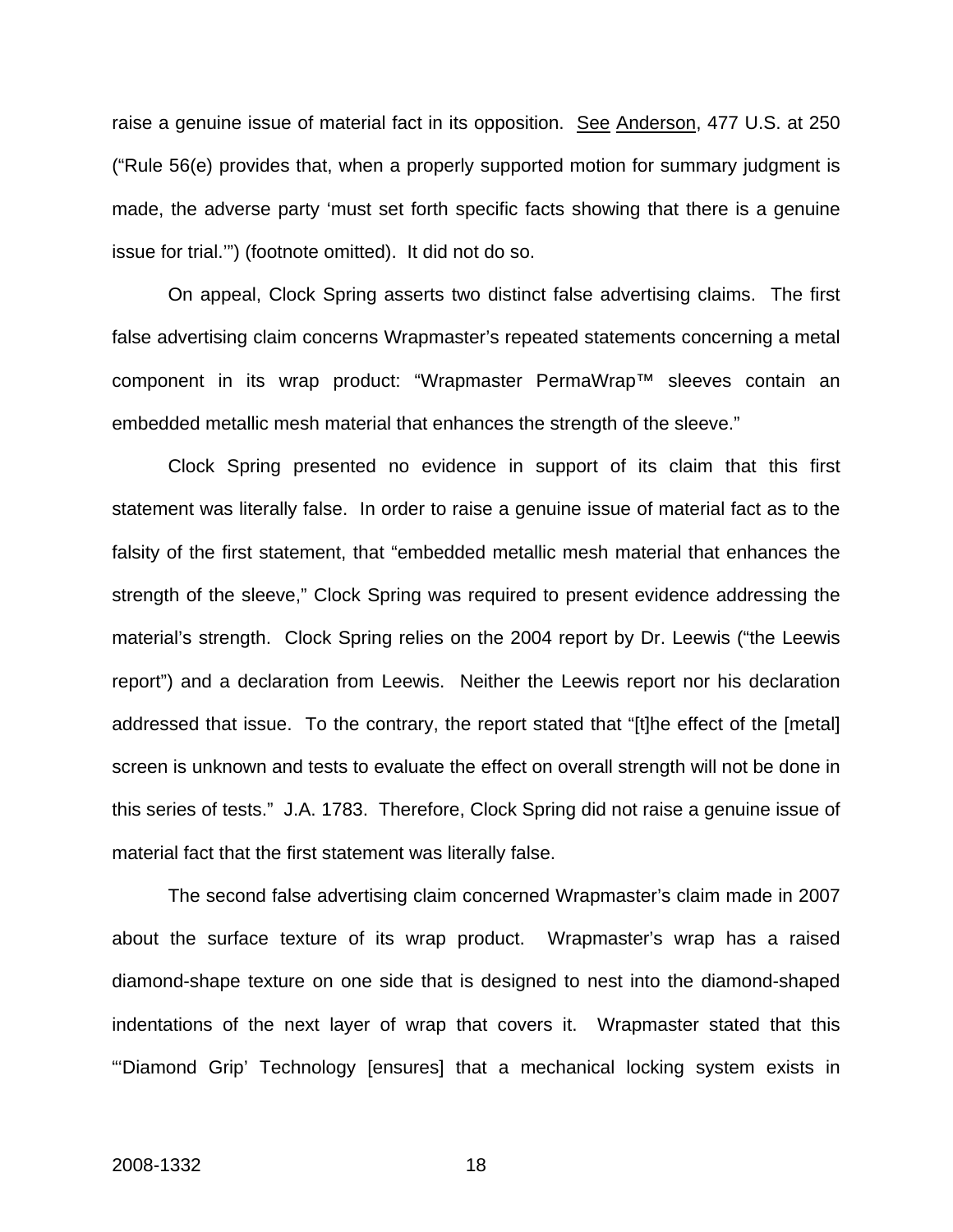addition to the chemical bonding of the Adhesive. It is basically a 'belt and suspender' approach to ensure the permanence of the installation." J.A. 1825.

In support of its claim of falsity, Clock Spring relies on the Leewis declaration dated June 13, 2007, as showing the falsity of the claim that Wrapmaster's approach "ensure[s] the permanence of the installation." This declaration relies entirely on the tests documented in the 2004 Leewis report. The declaration stated that "the 'diamond' pattern exterior surface of the product . . . greatly increases the tendency of the product to unwrap from the pipe, as . . . stated [in the Leewis report]." J.A. 1833. The Leewis report describes the analysis of two samples, a "Girth Weld Repair" sample and a "Small Coiled Band Example." It goes on to analyze the surface pattern of the Wrapmaster product, stating that "[t]he diamond pattern forces the surfaces to ramp and separate . . . making it easier to break the bond." Clock Spring's problem is that the report has a 2004 date, whereas the Wrapmaster statement was made three years later in 2007. In response to the Leewis declaration and report, Wrapmaster presented an affidavit of Glenn Davis ("Davis"), Wrapmaster's president, stating that Leewis tested the wrong product. Davis stated that "[Wrapmaster's] pipe wrap product has been redesigned since Dr. Leewis prepared his 2004 report. In addition, [Wrapmaster's] pipe wrap sample Dr. Leewis used for his 2004 report was a reject sample used for display, and was not representative of the product sold to customers." Clock Spring complains that the 2004 report tested two samples and that the Davis affidavit only identified one of them as a "reject sample." Even assuming that this is accurate, Davis also stated that the product has been redesigned since 2004. There is thus no evidence that